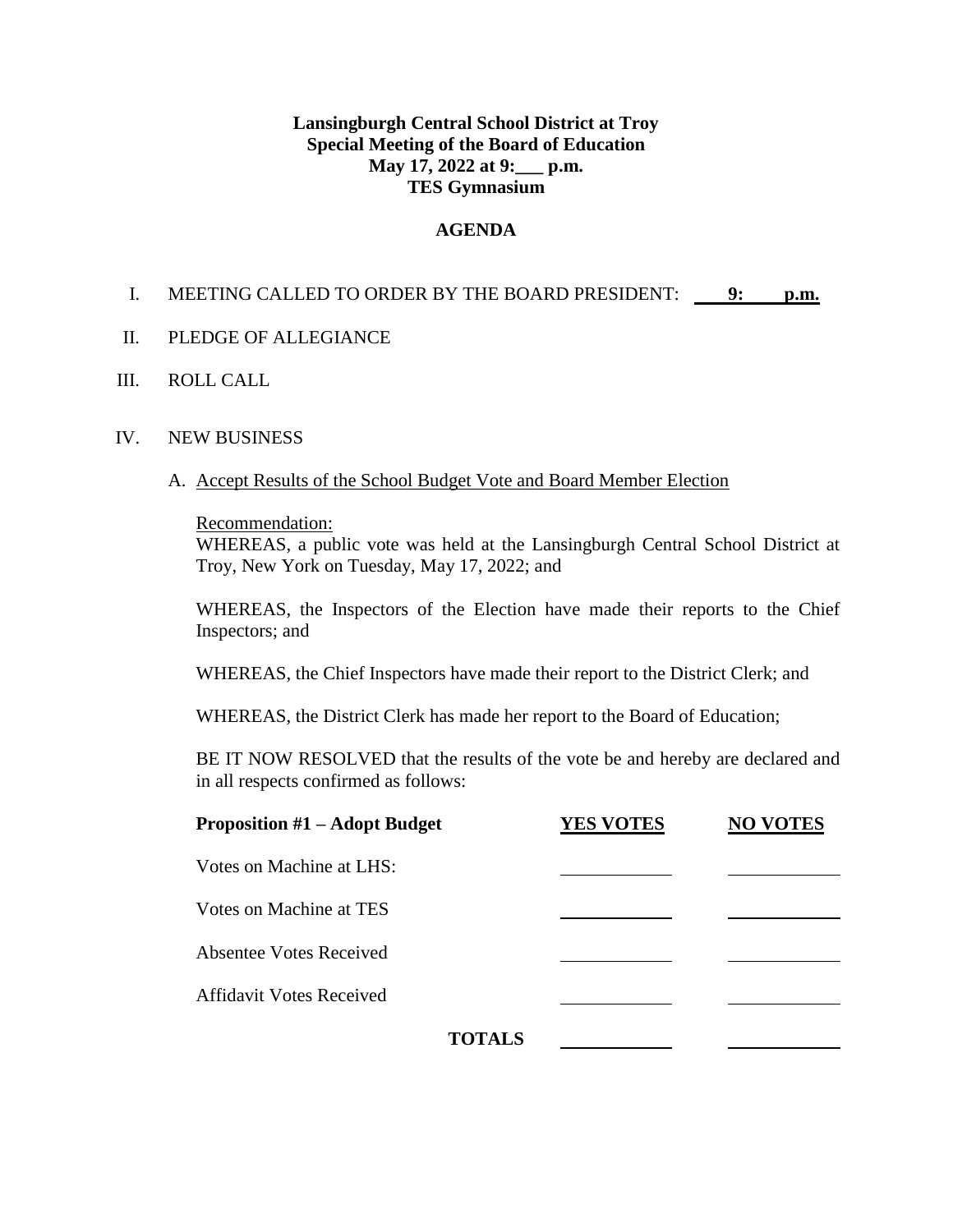| <b>School Board Candidate –</b> | <b>JESSICA VARTIGIAN</b> |
|---------------------------------|--------------------------|
| Votes on Machine at LHS:        |                          |
| Votes on Machine at TES         |                          |
| Absentee Votes Received         |                          |
| <b>Affidavit Votes Received</b> |                          |
|                                 | <b>TOTAL</b>             |

| <b>School Board Candidate –</b> | <b>CATHERINE CURTIS</b> |
|---------------------------------|-------------------------|
| Votes on Machine at LHS:        |                         |
| Votes on Machine at TES         |                         |
| <b>Absentee Votes Received</b>  |                         |
| <b>Affidavit Votes Received</b> |                         |
|                                 |                         |

|--|

 $\mathbb{R}^2$ 

| School Board Candidate –        |              | <b>JAMI BRIGGS</b> |  |
|---------------------------------|--------------|--------------------|--|
| Votes on Machine at LHS:        |              |                    |  |
| Votes on Machine at TES         |              |                    |  |
| <b>Absentee Votes Received</b>  |              |                    |  |
| <b>Affidavit Votes Received</b> |              |                    |  |
|                                 | <b>TOTAL</b> |                    |  |